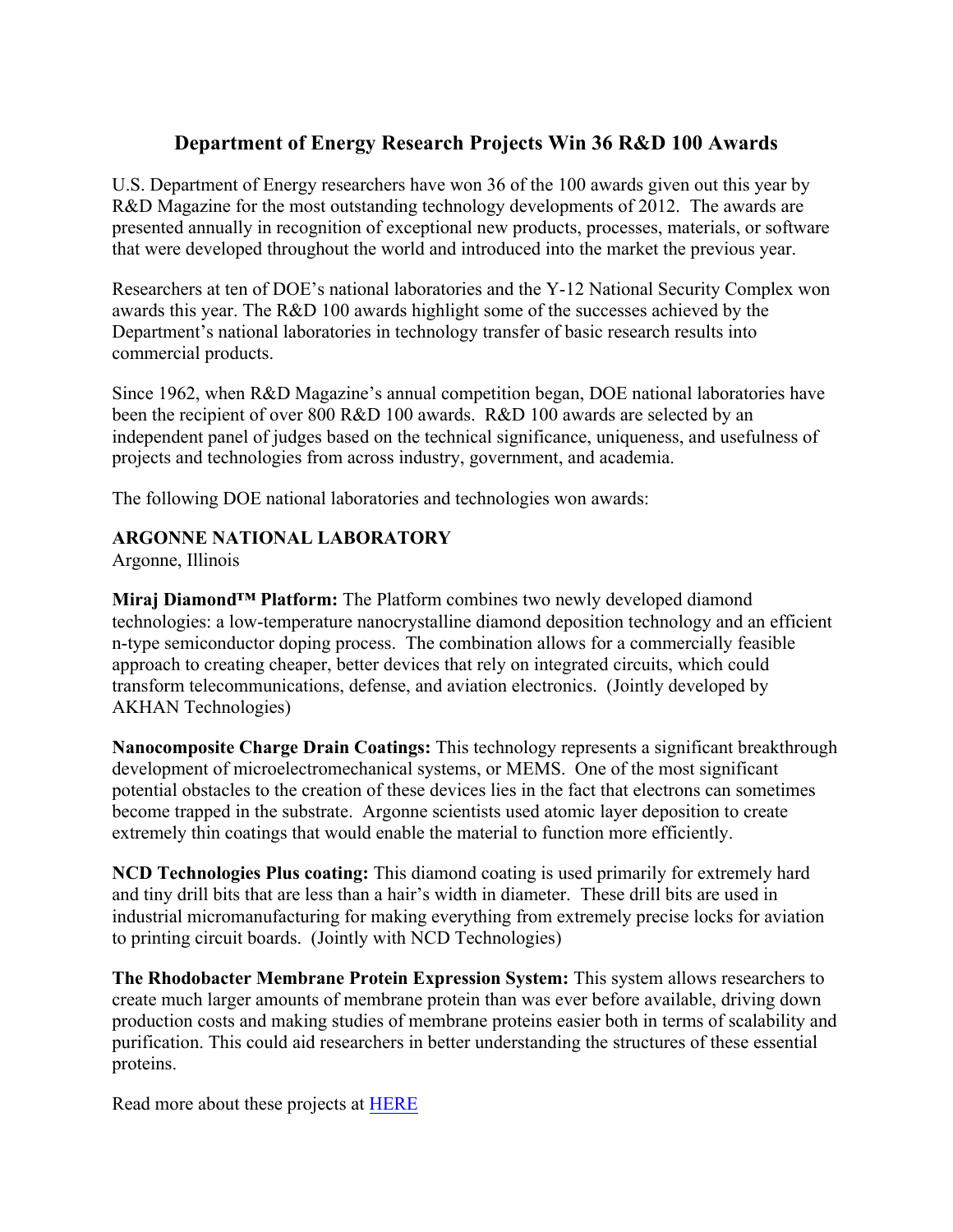### **IDAHO NATIONAL LABORATORY**

Idaho Falls, Idaho

**Switchable Polarity Solvents Forward Osmosis (SPS FO):** This innovation cleanses industrial waste-water by drawing it through a specialized semi-permeable membrane. By permitting water reuse, the technology offers a significant benefit to water-intensive industrial processes, including oil-gas fracking operations that can use three to five million gallons of water per well.

Read more about this project HERE.

### **LAWRENCE BERKELEY NATIONAL LABORATORY**

Berkeley, California

**Bacteriophage Power Generator:** This technology generates power using harmless viruses that convert mechanical energy into electricity, providing a sustainable, cost-effective, and nontoxic energy source capable of powering electronics and microdevices.

**Berkeley Lab Campanile Probe:** The Campanile Probe delivers nanoscale information about material composition and behavior with a resolution 100 times greater than what is now possible. This will help researchers design the materials of tomorrow, including faster semiconductors, cheaper solar cells, or better drugs.

**Conducting Polymer Binder:** The Conducting Polymer Binder is a new material for use in rechargeable batteries that is strong, elastic, porous, highly conductive, and can boost power storage capacity by 30 percent.

**High-throughput NIMS Screening:** The High-Throughput Nanostructure-Initiator Mass Spectrometry is a high-speed chemical screening system that can precisely determine the molecular composition of thousands of samples arrayed on a small slide of silicon at speeds 100 times faster than conventional methods. (Jointly with Nextval Inc.)

**On-demand Secure Circuits and Reservation System (OSCARS):** OSCARS is a software service that creates dedicated bandwidth channels needed by scientists who must move massive, time-critical data sets between collaborators and computing centers around the world.

**Optically-Detected Oil Well Logging by MRI:** OWL-MRI measures the distribution and quality of oil and gas in large geological formations and the physical properties that most influence the economic and environmental expense of petrochemical extraction. It can increase the accuracy and speed of oil-well logging measurements by a factor of 10 to 100, reducing the cost of oil exploration as well as the environmental impact of its extraction.

**Universal Smart Window Coating:** This technology enables dynamic control over how much of the sun's heat and light enters a building through its windows, reducing the need for both airconditioning and artificial lighting. Its low cost, minimal power requirements, and responsiveness are expected to drive wide deployment and make a significant impact on energy consumption.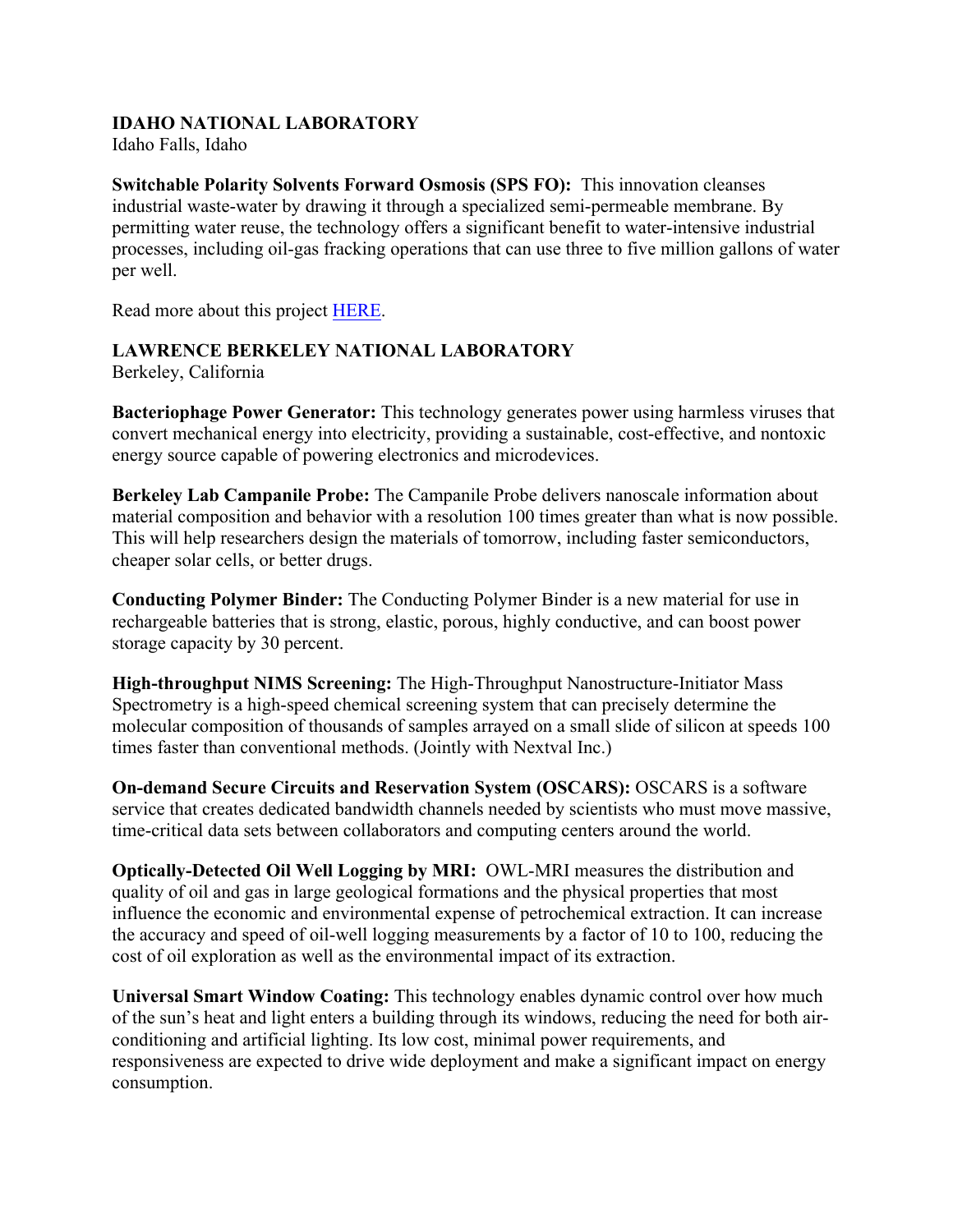**VOTO:** VOTO is a cheap, rugged solid oxide fuel cell that produces electricity from burning charcoal, wood, or other types of biomass. The fuel cell sits in the fire and is attached to circuitry in a handle that is charged as the fuel cell heats up. The handle, which contains an LED bulb, can then be detached and used for lighting or to charge a phone. (Jointly with Point Source Power)

Read more about these projects HERE

### **LAWRENCE LIVERMORE NATIONAL LABORATORY**

Livermore, California

**DNA Tagged Reagents for Aerosol Experiments (DNATRAX):** DNATRAX is a safe and versatile material that can be used to reliably and rapidly diagnose airflow patterns and problems in both indoor and outdoor venues.

**Efficient Mode-Converters for High-Power Fiber Amplifiers:** LLNL researchers have demonstrated a "mode-converter" system that enables the scaling of fiber-based lasers to high power levels while allowing the laser to still be effectively focused.

**Laser SHIELD (Screening at High-throughput to Identify Energetic Laser Distortion):** The Laser SHIELD technology dramatically increases the operational flexibility and efficiency at the world's largest laser, the National Ignition Facility.

**Mantevo Suite 1.0**: This pioneering suite of small software programs (miniapps) allows computational scientists to measure the performance of new computing environments and will help in the design of new high performance computers. (The work was done in collaboration with Sandia, Los Alamos, and Lawrence Livermore National Laboratories, and the United Kingdom-based Atomic Weapons Establishment and NVIDIA Corp.)

**Movie Mode Dynamic Transmission Electron Microscopy:** Using this revolutionary imaging technique, a range of fundamental and technologically important material and biological processes can be captured in action and in complete nanoscale detail, for the first time. (The work was done in collaboration with Integrated Dynamic Electron Solutions)

Read more about these projects HERE.

### **LOS ALAMOS NATIONAL LABORATORY**

Los Alamos, New Mexico

**KiloPower**: This technology uses a nuclear fission system as a heat source that transfers heat via a heat pipe to a small Stirling-engine-based power convertor to produce electricity. KiloPower helps make possible the development of new probes and spacecraft for exploration of deep space. (Joint entry with NASA Glenn Research Center and National Security Technologies, LLC.)

**Mantevo Suite 1.0:** See Lawrence Livermore National Laboratory.

**MiniMax**: MiniMax is a battery powered, digital x-ray imaging system that is completely selfcontained, lightweight, compact, and portable. Its applications include homeland security (postal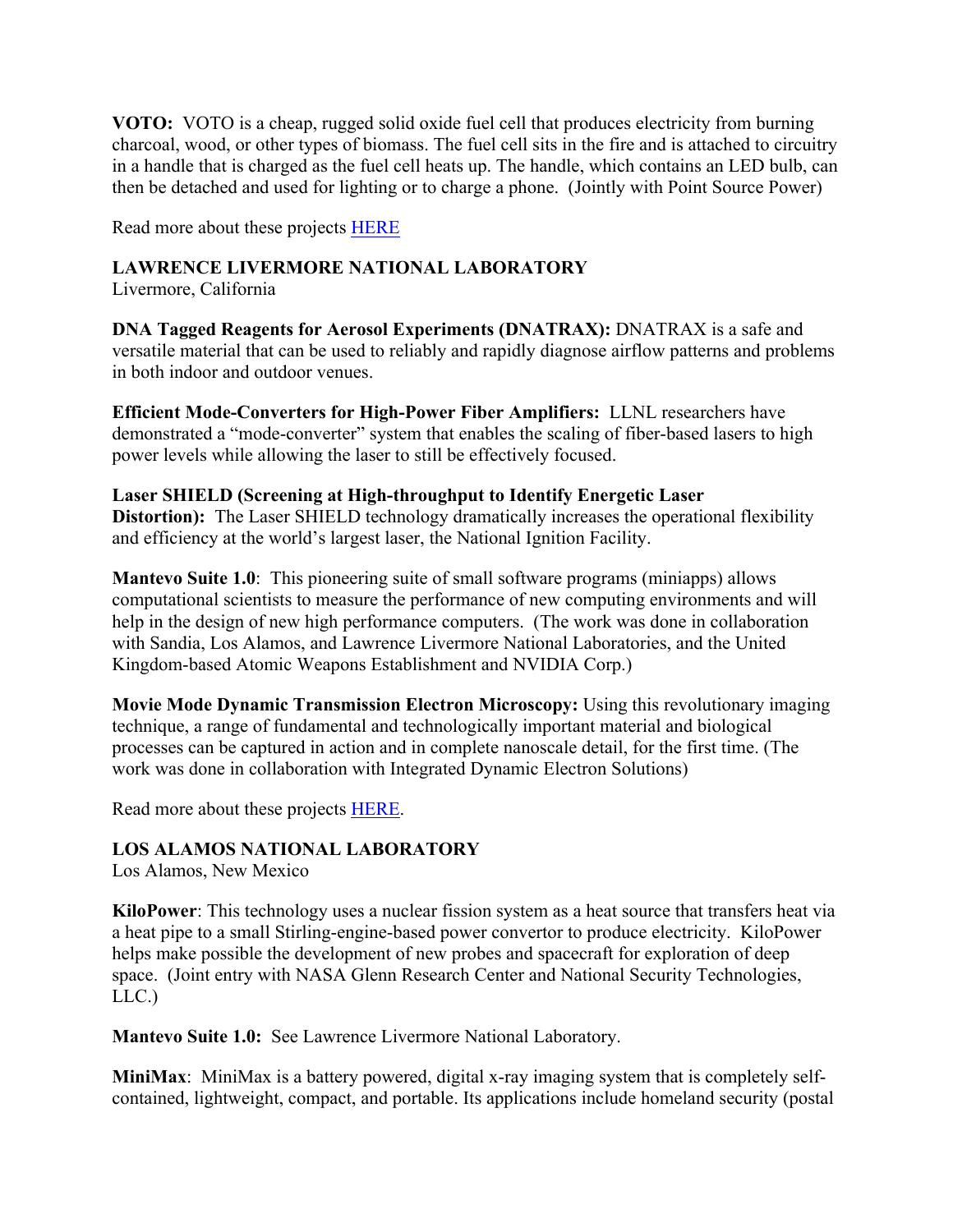inspection of suspicious packages and explosive ordinance disposal), weld inspection, and disaster relief. (Joint entry with Leica Camera AG, JDS Uniphase, and JENOPTIK Optical Systems LLC.)

**Multi-Mode Passive Detection System**: This technology is a scanning device using muon particles from cosmic rays for quickly detecting unshielded to heavily shielded nuclear and radiological threats as well as explosives and other contraband. (Joint entry with Decision Sciences International Corporation)

Read more about these projects HERE.

## **NATIONAL ENERGY TECHNOLOGY LABORATORY**

Morgantown, West Virginia

**Arc Position Sensing Technology**: By digitally monitoring arc location during vacuum arc remelting – the primary method for melting and refining specialty metals for aerospace and advanced energy applications – this technology provides real time quality control for improved safety and reduction of defects. Use of APS also could lead to increased yield and production of materials with stronger chemical and mechanical homogeneity. (Developed with support from ATI Albany Operations)

*Note: The name of the above technology has been corrected since the original posting on July 18th, 2013.*

**BlackGold:** BlackGold is a nanocoating material and application process that, when applied to gas turbine aircraft engines, can significantly reduce erosion of compressor airfoils, leading to improved engine performance and fuel efficiency. The nanocoating has the potential to save the U.S. commercial aviation industry up to 100 million gallons of fuel annually and garner cost savings greater than \$300 million per year. (Developed by MDS Coating Technologies Corp. with support from NETL and Delta Air Lines).

Read more about these projects HERE.

### **NATIONAL RENEWABLE ENERGY LABORATORY**

Golden, Colorado

**Image Processing Occupancy Sensor (IPOS):** This technology combines an inexpensive camera with computer vision algorithms that can recognize the presence of human occupants in office buildings and retail stores. The information can be used to save energy by helping make instantaneous decisions on the amount of lighting, ventilation, air conditioning, or daylighting needed.

**Isothermal Battery Calorimeters:** These calorimeters are capable of performing the precise thermal measurements needed to make safer, longer-lasting, and more cost-effective lithium-ion batteries. They allow for the development of new thermal management techniques to ensure that the batteries in plug-in vehicles meet their warranty specifications and provide the needed power during their life. (Jointly with NETZSCH)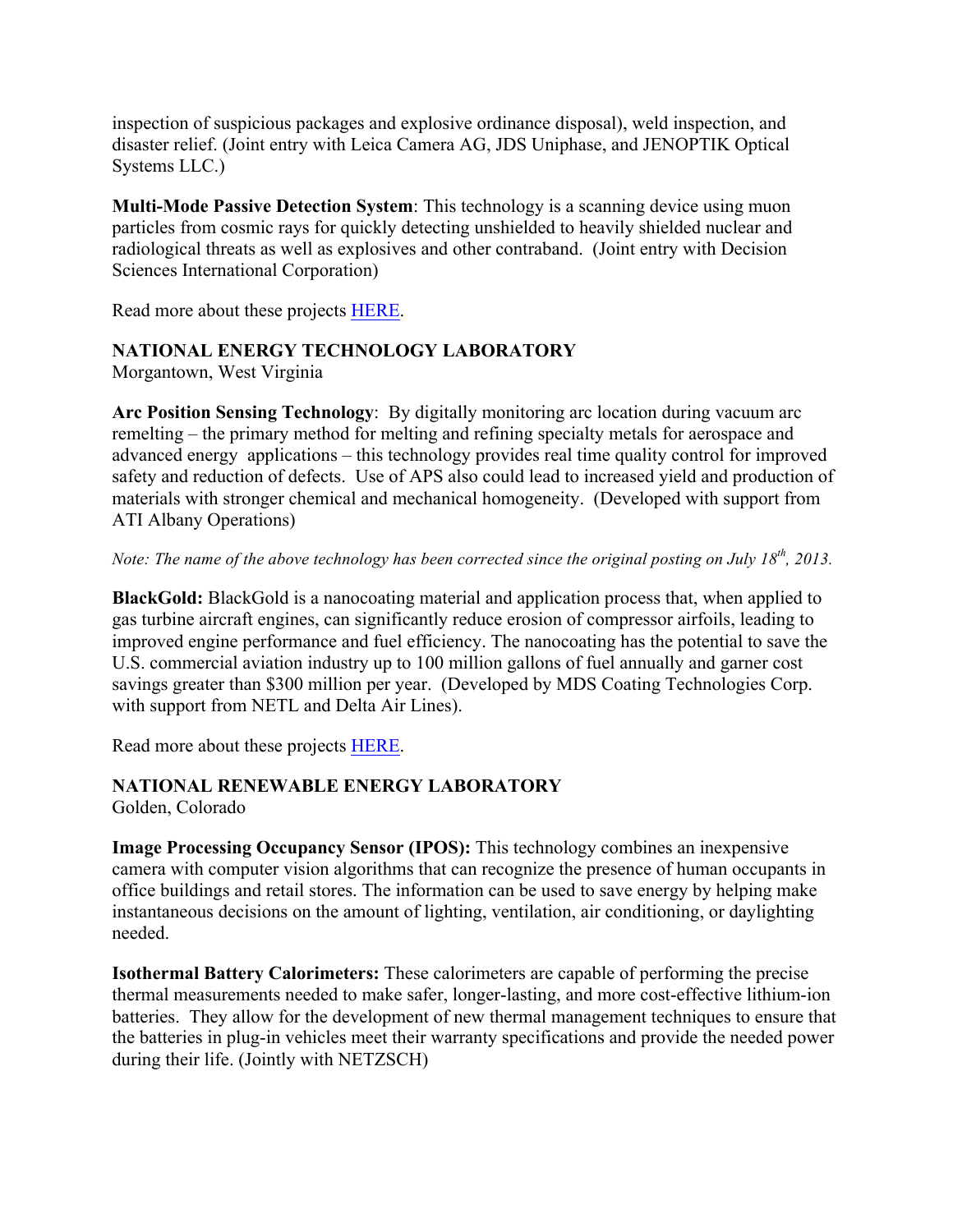**TetraCell Silicon Solar Cell:** This high efficiency, low-cost PV technology reduces cost by using a simplified processing step of plating copper instead of the traditional printing of silver. (Jointly with TetraSun).

Read more about these projects HERE.

### **OAK RIDGE NATIONAL LABORATORY**

Oak Ridge, Tennessee

**Adaptable I/O System for Big Data, or ADIOS:** ADIOS is a portable, scalable, and easy-touse software framework conceived to solve "big data" problems. It significantly reduces the input or output complexities encountered by scientists running on high performance computers, along with reducing their time to solution, which allows researchers to spend more time achieving scientific insight and less time managing data. (Jointly with Georgia Institute of Technology, Rutgers University, and North Carolina State University.)

**ClimateMaster Trilogy 40 Q-Mode Geothermal Heat Pump:** This water-to-air packaged heat pump provides significantly lower energy costs, reduces peak demand for electricity, and provides environmental benefits, especially through reductions in greenhouse gases and pollutants. (Jointly with ClimateMaster)

**Da Vinci Fuel-in-Oil, or DAFIO<sup>TM</sup>:** This technology uses a fiber optic probe to obtain realtime measurements of oil in an operating engine to quantify the fuel dissolved in the lubricant oil. That enables combustion engineers to rapidly assess any issues related to fuel dilution of oil during development of efficient, clean, and reliable engines. **(**Jointly with Da Vinci Emissions Services Ltd. and Cummins Inc.)

**Distribute The Highest Selected Textual Recommendation:** This patent-pending technology automates the discovery of selected information from massive dynamic streams of text, which can aid in the discovery of threats and help law enforcement agencies safeguard the nation.

**SYMMETRIX HPX-F Nanocomposite Separator for Improved Lithium Ion Battery:** This breakthrough membrane technology lowers lithium ion battery costs and improves safety through the replacement of polymer separators. It could affect electric vehicles, grid storage applications, portable electronic applications, filters, barrier fabrics, transdermal drug delivery, and toxic chemical absorption. **(**Jointly with Porous Power Technologies LLC)

**V-shaped External Cavity Laser Diode Array:** This technology gives an efficient method to extract a high-quality laser beam from a broad-area laser array. The result is a laser source with high brightness and wavelength tunability that has applications in spectroscopy, laser radar, material surface processing, optical communications, sensing, and metrology.

Read more about these projects HERE

**PACIFIC NORTHWEST NATIONAL LABORATORY** Richland, Washington